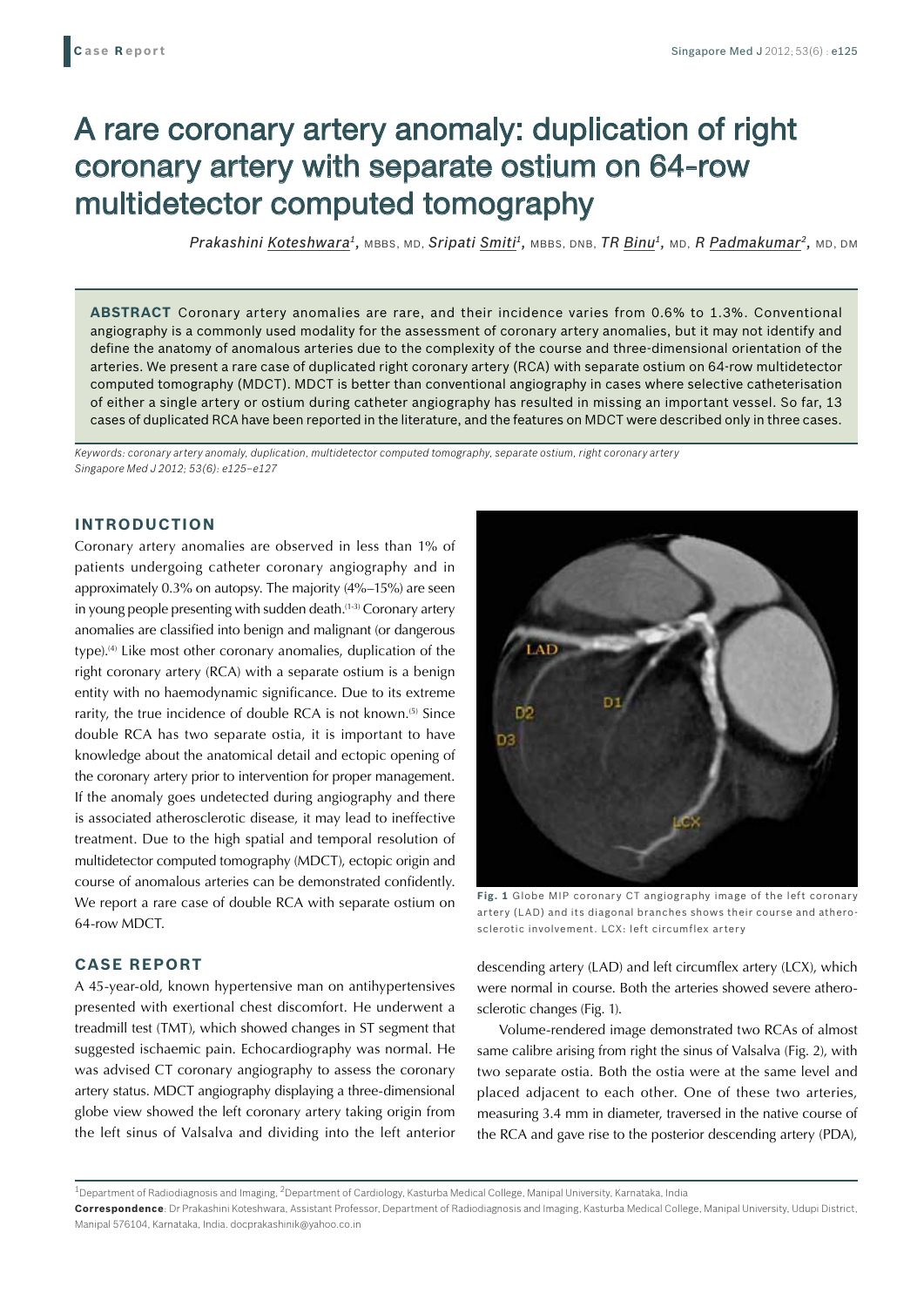

**Fig. 2 (a & b)** 3D volume-rendered images show two arteries arising from the right sinus of Valsalva with two separate ostia, one traversing in AV groove (arrowhead) and the other along the anterior surface of the ventricle (arrow). LMCA: left main coronary artery; LAD: left anterior descending artery

reaching till the apex. There were atherosclerotic plaques and calcification (Fig. 3), with approximately 80% stenosis in the midsegment. Sinoatrial nodal branch was arising from it, but the acute marginal artery did not originate from it. The other artery, which measured 3.2 mm in diameter, traversed in the course of the acute marginal branch of the RCA along the anterolateral surface of the right ventricle and reached almost up to the base of the heart. Although it also showed atherosclerotic changes, there was no significant stenosis. A few small branches were seen arising from it, one of which was a conus artery.

The left main coronary artery arose from the left sinus of Valsalva and bifurcated into LAD and LCX. Both of these arteries took a normal course and showed severe atherosclerotic changes, with calcified and soft plaques causing more than 80% stenosis in the proximal and mid segments. The coronary arterial system showed a very high calcium scoring. There were no other associated anomalies of the valvular or coronary arterial system. In this case, no catheter angiography was done, as the patient was not willing to undergo revascularisation.

#### **DISCUSSION**

Various classifications for coronary artery anomalies are given in the literature. Anomalies are basically classified into those of origin and course, intrinsic coronary arterial anatomy and coronary termination.<sup>(6)</sup> A majority of coronary artery anomalies are of origin or distribution, the most commonly reported variant being conus artery taking direct origin from the aorta or separate origin of the LAD and LCX, with a different ostium from the aorta.<sup>(7)</sup> Duplication of the LAD is reported more often (0.13%–1%) as compared to RCA duplication. The latter is benign in nature and has no reported haemodynamic significance. Double RCA can have a single ostium with a common short or long trunk, or it can have a separate ostium with two arteries arising separately, which



**Fig. 3** MIP image of the double right coronary arteries shows atherosclerotic involvement of the native artery (arrows) and their course in relation to the cardiac chambers and atrioventricular groove.

can be missed during catheter angiography. It can be associated with other anomalies such as valvular heart disease. The incidence of duplicated RCA may not be accurate, as most of them have been reported in isolated case reports. Also, if both the RCAs are equally dominant, one may not look for an additional RCA, and deep intubation of the ostium may lead to obstruction of the proximally arising second RCA.<sup>(8)</sup>

Double RCA with two separate ostia is extremely uncommon.(5) So far, only three cases with duplication of RCA have been reported on MDCT.<sup>(5)</sup> Lemburg et al<sup>(9)</sup> reported the first case of a true double RCA on 16-slice MDCT. Coronary